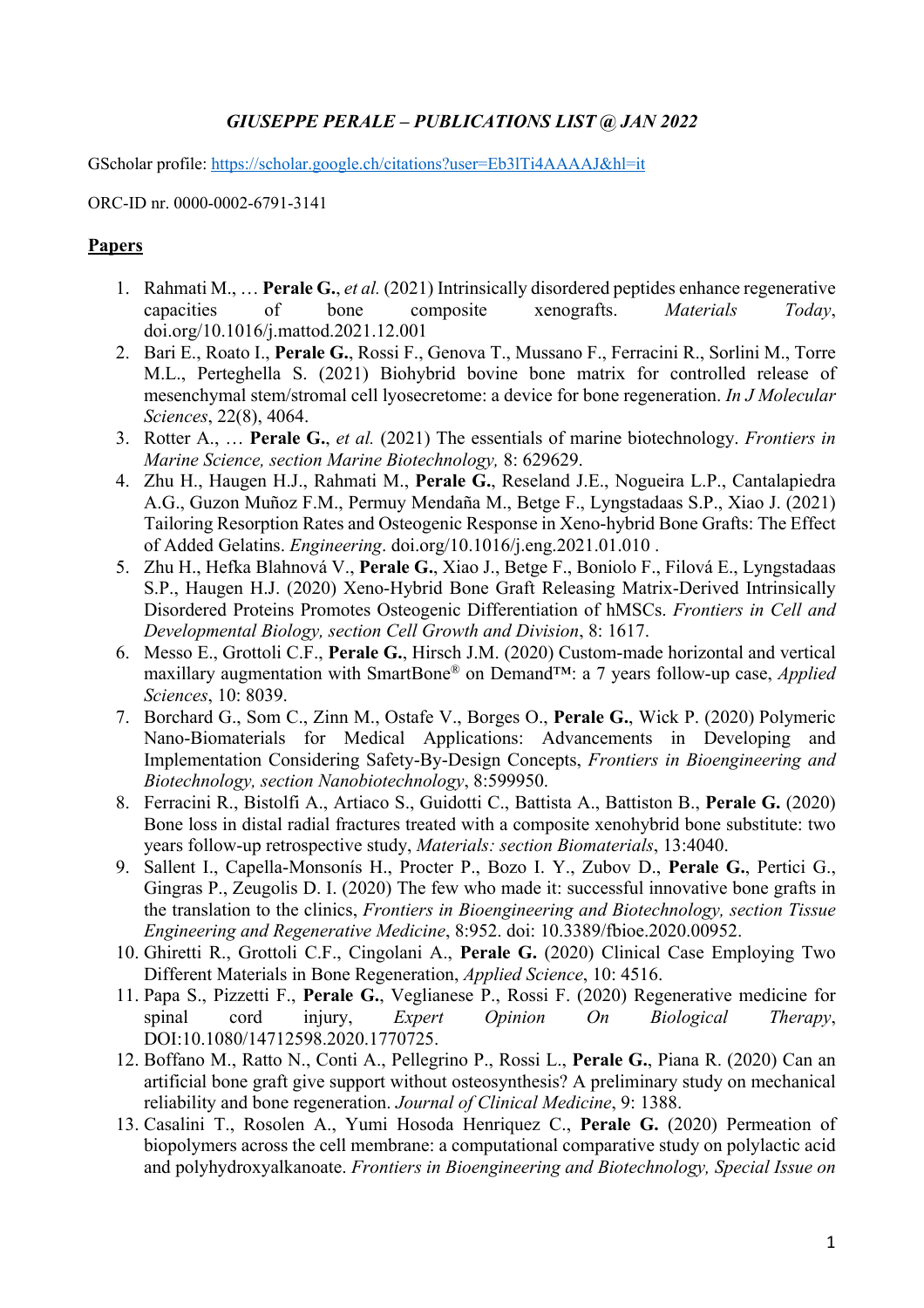*"Polymeric Nano-Biomaterials for Medical Applications: Advancements in Developing and Implementation Considering Safety-By-Design"*, 8, 718.

- 14. Zhu H., Gomez-Florit M., Xiao J., **Perale G.**, Betge F., Lyngstadaas S.P., Haugen H. (2020) Novel Xenohybrid Scaffold Containing Intrinsically Disordered Proteins Shows Enhanced Bone Formation. *ACS Applied BioMaterials*, 3 (4), 2263-2274.
- 15. Cingolani A., Casalini T., Binelli M.R., Cignoli E., Di Gialluca L., Zambon F., Villa T., Grottoli C.F., Klaue K., Rossi F., **Perale G.** (2020) Optimized Design and Development of a Bioresorbable Fixation System for Small Bone Fragments, *Advanced Engineering Materials*, 1901505: 1-10.
- 16. Schmutz M., Borges O., Jesus S., Wick P., Bochard G., **Perale G.**, Zinn M., Sips A.J.A.M., Soeteman-Hernandez L.G., Som C. (2020) A methodological Safe-by-Design approach for the development of nanomedicines. *Frontiers in Bioengineering and Biotechnology, Special Issue on "Polymeric Nano-Biomaterials for Medical Applications: Advancements in Developing and Implementation Considering Safety-By-Design"*, 8: 258.
- 17. Rossi F., Papa S., **Perale G.**, Veglianese P. (2019) "How can nanovectors be used to treat spinal cord injury?", *Nanomedicine*, 14(24), 3123-25.
- 18. **Perale G.**, Monjo M., Ramis J.M., Øvrebø Ø, Betge F., Lyngstadaas P.S., Haugen H.J. (2019) Biomimetic biomolecules in next generation xeno-hybrid bone graft material show enhanced bone cells response. *Journal of Clinical Medicine, Special Issue "Latest Clinical And Basic Science Advances In Bone Regeneration"*, 8(12): 2159.
- 19. Grottoli C.F., Cingolani A., Zambon F., Ferracini R., Villa T., **Perale G.** (2019) "Simulated Performance of a Xenohybrid Bone Graft (SmartBone®) in the Treatment of Acetabular Prosthetic Reconstruction", *Journal of Functional Biomaterials, Special Issue "Application of Biomechanical Model on Tissue Engineering"*, 10, 53-69.
- 20. Roman D.L., Roman M., Som C., Schmutz M., Hernandez E., Wick P., Casalini T., **Perale G.**, Ostafe V., Isvoran A. (2019) "Computational assessment of the pharmacological profiles of degradation products of chitosan", *Frontiers in Bioengineering and Biotechnology, Special Issue on "Polymeric Nano-Biomaterials for Medical Applications: Advancements in Developing and Implementation Considering Safety-By-Design"*, 7: 214.
- 21. Casalini T., Limongelli V., Schmutz M., Som C., Jordan O., Wick P., Borchard G., **Perale G.** (2019) "Molecular modeling for nanomaterials toxicology: opportunities, challenges and perspectives", *Frontiers in Bioengineering and Biotechnology, Special Issue on "Polymeric Nano-Biomaterials for Medical Applications: Advancements in Developing and Implementation Considering Safety-By-Design"*, 7, 268.
- 22. Casalini T., Bassas-Galia M., Girard H., Castrovinci A., De Carolis A., Brianza S., Zinn M., **Perale G.** (2019) "A systematic experimental and computational analysis of commercially available aliphatic polyesters" – *Applied Sciences, Special Issue "Bioresorbable Polymers for Biomedical Applications"* 9(16), 3397.
- 23. Ferracini R., Bistolfi A., Garibaldi R., Furfaro V., Battista A., **Perale G.** (2019) Composite xenohybrid bovine bone-derived scaffold as bone substitute for the treatment of tibial plateau fractures. *Applied Sciences*, 9(13), 2675.
- 24. Grottoli C.F., Ferracini R., Compagno M., Tombolesi A., Rampado O., Pilone L., Bistolfi A., Borrè A., Cingolani A., **Perale G.** (2019) A Radiological Approach to Evaluate Bone Graft Integration in Reconstructive Surgeries. *Applied Sciences*, 9, 1469.
- 25. Roato, I., Belisario, D. C., Compagno, M., Lena, A., Bistolfi, A., Maccari, L., … **Perale, G.** (2019). Concentrated adipose tissue infusion for the treatment of knee osteoarthritis: clinical and histological observations. *International Orthopaedics*, *43*(1), 15–23.
- 26. Paidikondala, M., Rangasami, V. K., Nawale, G. N., Casalini, T., **Perale, G.**, Kadekar, S., … Varghese, O. P. (2019). Unexpected role of hyaluronic acid in trafficking siRNA across cellular barrier: First biomimetic, anionic, non‐viral transfection method. *Angewandte Chemie International Edition* 58 (9), 2815-2819.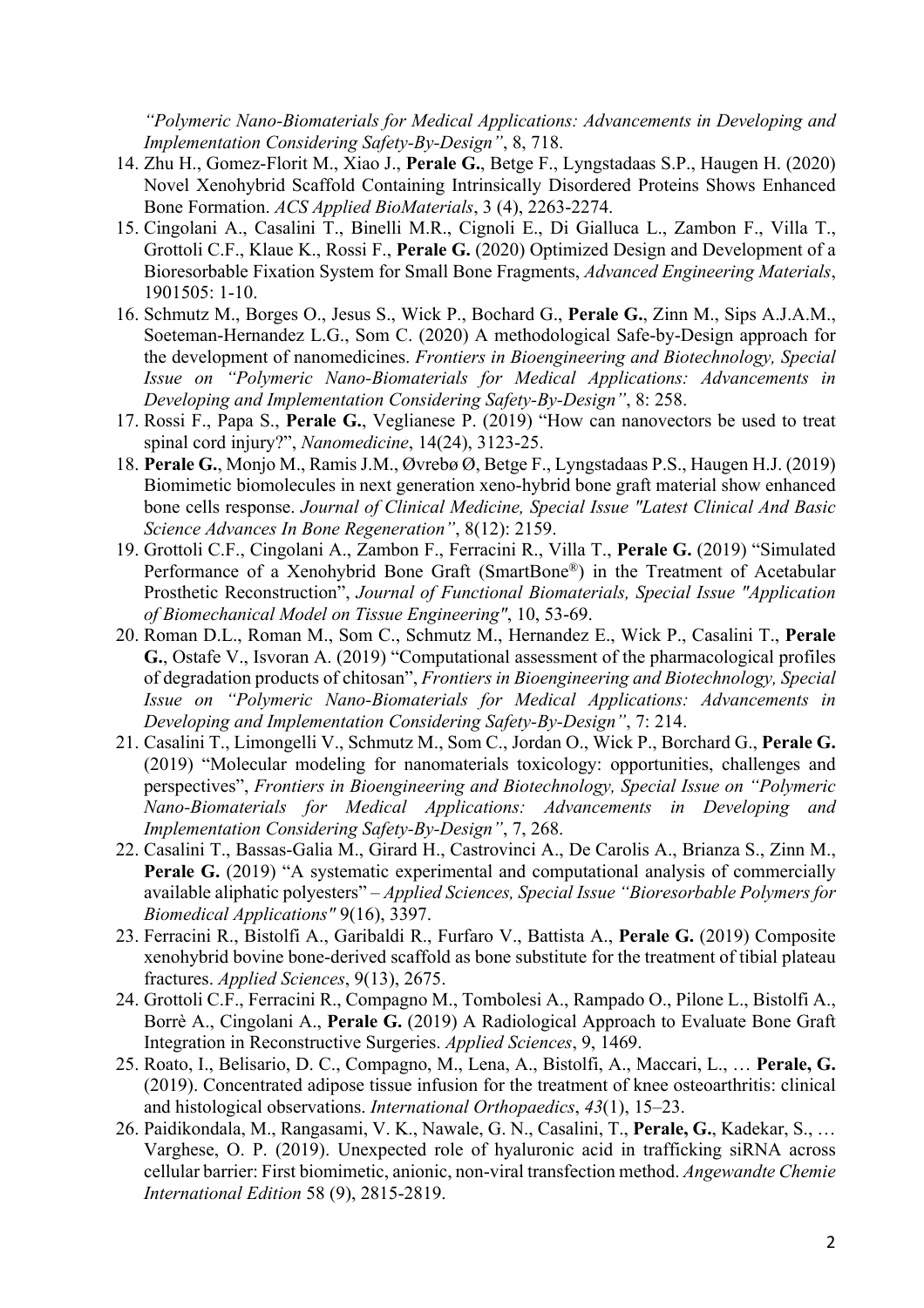- 27. Casalini, T., Rossi, F., Brizielli, L., & **Perale, G.** (2019). Theoretical investigation of design space for multi-layer drug eluting bioresorbable suture threads. *Current Pharmaceutical Biotechnology*, 20 (4), 332-345.
- 28. Facciuto, E., Grottoli, C. F., Mattarocci, M., Illiano, F., Compagno, M., Ferracini, R., & **Perale, G.** (2019). Three-Dimensional Craniofacial Bone Reconstruction With SmartBone on Demand. *Journal of Craniofacial Surgery*. 30(3), 739–741.
- 29. Ravasi, D., Principi, P., Koenig, R., **Perale, G.** & Demarta A. (2019). Effect of powdered activated carbon as advanced step in wastewater treatments on antibiotic resistant microorganisms. *Current Pharmaceutical Biotechnology*. 20, 65-73.
- 30. Roato, I., Belisario, D.C., Compagno, M., Verderio, L., Sighinolfi, A., Mussano, F., Genova, T., Veneziano, F., Pertici, G., **Perale, G.** & Ferracini R. (2018). Bone regenerative potential of adipose-derived stromal vascular fraction on a xenohybrid bone scaffold. *Calcif. Tissue Int.*, doi.org/10.1007/s00223-018-0418-0.
- 31. Cingolani, A., Casalini, T., Caimi, S., Klaue, A., Sponchioni, M., Rossi, F., & **Perale, G.** (2018). A methodologic approach for the selection of bio-resorbable polymers in the development of medical devices: the case of poly (L-lactide-co-ε-caprolactone). *Polymers*. 10(8), 851.
- 32. Mandelli, F., **Perale, G.**, Danti, S., D'Alessandro, D. & Ghensi, P. (2018). Clinical and histological evaluation of socket preservation using SmartBone®, a novel heterologous bone substitute: a case series study. *Oral & Implantology*, vol2: 87-94.
- 33. Mauri, E., **Perale, G.**, & Rossi, F. (2018). Nanogel Functionalization: A Versatile Approach To Meet the Challenges of Drug and Gene Delivery. *ACS Applied Nano Materials*, *1*(12), 6525–6541.
- 34. Cingolani, A., Grottoli, C. F., Esposito, R., Villa, T., Rossi, F., & **Perale, G.** (2018). Improving Bovine Bone Mechanical Characteristics for the Development of Xenohybrid Bone Grafts. *Current Pharmaceutical Biotechnology*, *19*(12), 1005–1013.
- 35. Roato, I., Belisario, D. C., Compagno, M., Verderio, L., Sighinolfi, A., Mussano, F., … Perale, G. (2018). Adipose-derived stromal vascular fraction/xenohybrid bone scaffold: An alternative source for bone regeneration. *Stem Cells International*, *2018*.
- 36. Mauri, E., Negri, A., Rebellato, E., Masi, M., **Perale, G.**, & Rossi, F. (2018). Hydrogel-Nanoparticles Composite System for Controlled Drug Delivery. *Gels*, *4*(3), 74.
- 37. Secondo, F., Grottoli, C. F., Zollino, I., **Perale, G.**, & Lauritano, D. (2017). Positioning of a contextual implant along with a sinus lift anchored with a block of heterologous bone. *Oral & Implantology*, *10*(4), 457.
- 38. Rossi, F., Castiglione, F., Salvalaglio, M., Ferro, M., Moioli, M., Mauri, E., **Perale, G.**, Mele, A. (2017). On the parallelism between the mechanisms behind chromatography and drug delivery: The role of interactions with a stationary phase. *Physical Chemistry Chemical Physics*, *19*(18), 11518–11528.
- 39. D'Alessandro, D., **Perale, G.**, Milazzo, M., Moscato, S., Stefanini, C., Pertici, G., & Danti, S. (2017). Bovine bone matrix/poly (l-lactic-co-ε-caprolactone)/gelatin hybrid scaffold (SmartBone®) for maxillary sinus augmentation: a histologic study on bone regeneration. *International Journal of Pharmaceutics*, *523*(2), 534–544.
- 40. Papa, S., Caron, I., Erba, E., Panini, N., De Paola, M., Mariani, A., **Perale, G.**, … Zanier, E. R. (2016). Early modulation of pro-inflammatory microglia by minocycline loaded nanoparticles confers long lasting protection after spinal cord injury. *Biomaterials*, *75*, 13– 24.
- 41. Caron, I., Rossi, F., Papa, S., Aloe, R., Sculco, M., Mauri, E., **Perale, G.,** … Parazzi, V. (2016). A new three-dimensional biomimetic hydrogel to deliver factors secreted by human mesenchymal stem cells in spinal cord injury. *Biomaterials*, *75*, 135–147.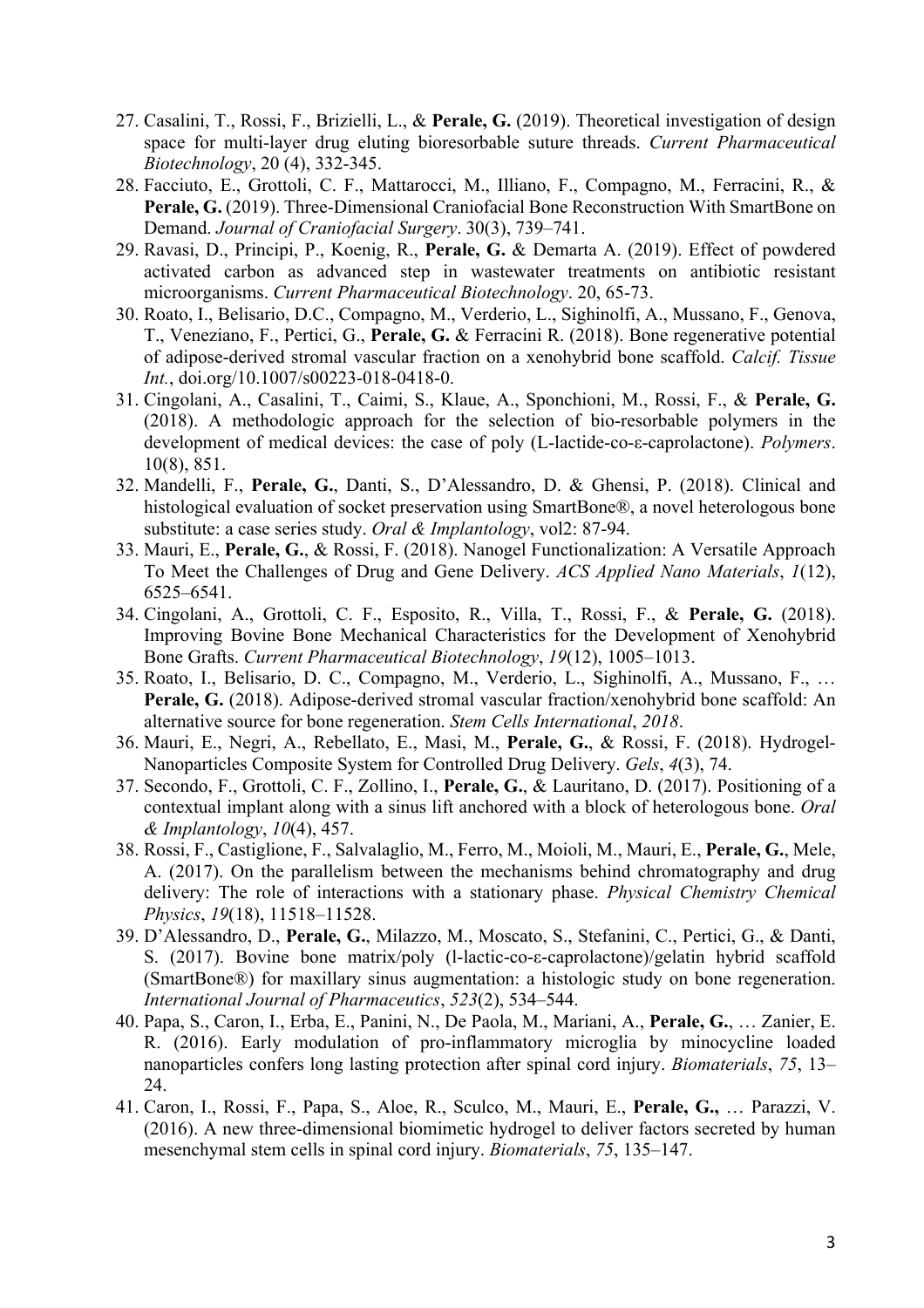- 42. Pertici, G., Carinci, F., Carusi, G., Epistatus, D., Villa, T., Crivelli, F., … **Perale, G.** (2015). Composite polymer-coated mineral scaffolds for bone regeneration: from material characterization to human studies. *J. Biol. Regul. Homeost. Agents*, *29*(3 Suppl 1), 136–148.
- 43. Grecchi, F., **Perale, G.**, Candotto, V., Busato, A., Pascali, M., & Carinci, F. (2015). Reconstruction of the zygomatic bone with smartbone®: Case report. *Journal of Biological Regulators and Homeostatic Agents*, *29*(3), 42–47.
- 44. Zollino, I., Carusi, G., Carinci, F., & **Perale, G.** (2015). Positioning of a Contextual Implant Along with a Sinus Lift with Smartbone® Microchips of Composite Heterologous-Synthetic Bone. *Indian Journal of Stomatology*, *6*(2), 59.
- 45. Casalini, T., Rossi, F., Lazzari, S., **Perale, G.,** & Masi, M. (2014). Mathematical modeling of PLGA microparticles: from polymer degradation to drug release. *Molecular Pharmaceutics*, *11*(11), 4036–4048.
- 46. Rossi, F., Ferrari, R., Castiglione, F., Mele, A., **Perale, G.**, & Moscatelli, D. (2014). Polymer hydrogel functionalized with biodegradable nanoparticles as composite system for controlled drug delivery. *Nanotechnology*, *26*(1), 15602.
- 47. Papa, S., Ferrari, R., De Paola, M., Rossi, F., Mariani, A., Caron, I., **Perale, G.** … Colombo, C. (2014). Polymeric nanoparticle system to target activated microglia/macrophages in spinal cord injury. *Journal of Controlled Release*, *174*, 15–26.
- 48. Pertici, G., Rossi, F., Casalini, T., & **Perale, G.** (2014). Composite polymer-coated mineral grafts for bone regeneration: material characterisation and model study. *Annals of Oral & Maxillofacial Surgery*, *2*(1).
- 49. Papa, S., Rossi, F., Ferrari, R., Mariani, A., De Paola, M., Caron, I., **Perale, G.**,… Colombo, C. (2013). Selective nanovector mediated treatment of activated proinflammatory microglia/macrophages in spinal cord injury. *ACS Nano*, *7*(11), 9881–9895.
- 50. Rossi, F., Ferrari, R., Papa, S., Moscatelli, D., Casalini, T., Forloni, G., **Perale, G.**, Veglianese, P. (2013). Tunable hydrogel—Nanoparticles release system for sustained combination therapies in the spinal cord. *Colloids and Surfaces B: Biointerfaces*, *108*, 169– 177.
- 51. Casalini, T., Rossi, F., Torriani, P., Masi, M., Veglianese, P., & **Perale, G.** (2012). Mathematical modelling of in vivo drug release from hydrogels for spinal cord injury treatment. *European Cells & Materials*, *23*, 33.
- 52. Rossi, F., Casalini, T., Raffa, E., Masi, M., & **Perale, G.** (2012). Bioresorbable polymer coated drug eluting stent: a model study. *Molecular Pharmaceutics*, *9*(7), 1898–1910.
- 53. Rossi, F., Veglianese, P., Santoro, M., Papa, S., Rogora, C., Dell'Oro, V., … **Perale, G.** (2012). Sustained delivery of chondroitinase ABC from hydrogel system. *Journal of Functional Biomaterials*, *3*(1), 199–208.
- 54. Casalini, T., Masi, M., & **Perale, G.** (2012). Drug eluting sutures: A model for in vivo estimations. *International Journal of Pharmaceutics*, *429*(1–2), 148–157.
- 55. Rossi, F., Papa, S., Santoro, M., Masi, M., Forloni, G., Veglianese, P., & **Perale, G.** (2012). Multiple drug delivery hydrogel system for spinal cord injury repair strategies. *Journal Of Tissue Engineering And Regenerative Medicine*, *6*, 87.
- 56. **Perale, G.**, Rossi, F., Veglianese, P., & Masi, M. (2012). Chemical engineering approach to regenerative medicine. *Chemical Papers*, *66*(2), 108–119.
- 57. Rossi, F., **Perale, G.,** Storti, G., & Masi, M. (2012). A library of tunable agarose carbomer‐ based hydrogels for tissue engineering applications: The role of cross‐linkers. *Journal of Applied Polymer Science*, *123*(4), 2211–2221.
- 58. **Perale, G.,** Rossi, F., Santoro, M., Peviani, M., Papa, S., Llupi, D., … Cervo, L. (2012). Multiple drug delivery hydrogel system for spinal cord injury repair strategies. *Journal of Controlled Release*, *159*(2), 271–280.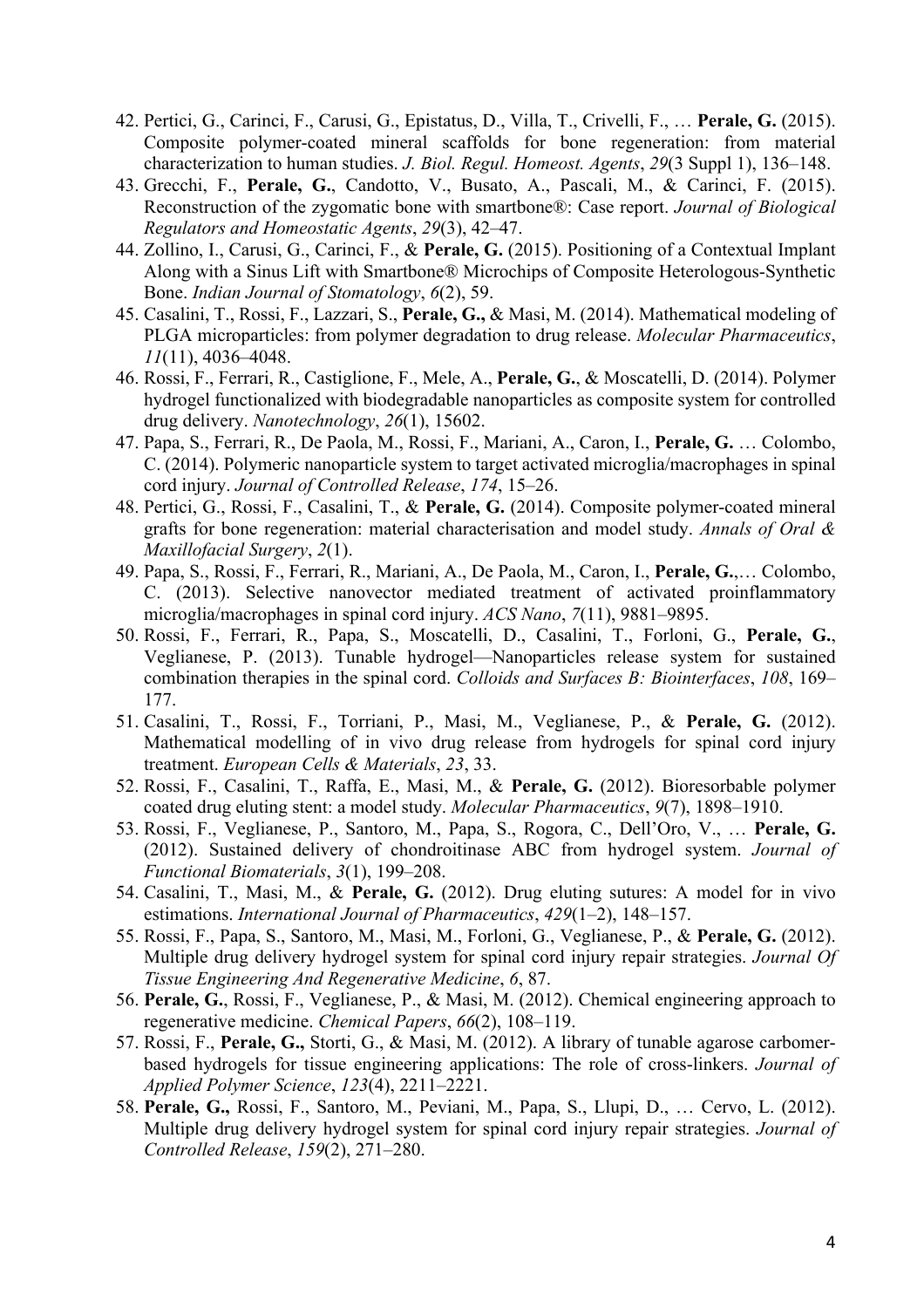- 59. Rossi, F., Chatzistavrou, X., **Perale, G.**, & Boccaccini, A. R. (2012). Synthesis and degradation of agar‐carbomer based hydrogels for tissue engineering applications. *Journal of Applied Polymer Science*, *123*(1), 398–408.
- 60. Rossi, F., Casalini, T., Santoro, M., Mele, A., & **Perale, G.** (2011). Methylprednisolone release from agar-Carbomer-based hydrogel: a promising tool for local drug delivery. *Chemical Papers*, *65*(6), 903–908.
- 61. Casalini, T., Rossi, F., Santoro, M., & **Perale, G.** (2011). Structural Characterization of Polyl-lactic Acid (PLLA) and Poly (glycolic acid)(PGA) Oligomers. *International Journal of Molecular Sciences*, *12*(6), 3857–3870.
- 62. **Perale, G.**, Giordano, C., Bianco, F., Rossi, F., Tunesi, M., Daniele, F., … Masi, M. (2011). Hydrogel for cell housing in the brain and in the spinal cord. *The International Journal of Artificial Organs*, *34*(3), 295–303.
- 63. **Perale, G.,** Rossi, F., Sundstrom, E., Bacchiega, S., Masi, M., Forloni, G., & Veglianese, P. (2011). Hydrogels in spinal cord injury repair strategies. *ACS Chemical Neuroscience*, *2*(7), 336–345.
- 64. **Perale, G.**, Veglianese, P., Rossi, F., Peviani, M., Santoro, M., Llupi, D., … Masi, M. (2011). In situ agar–carbomer hydrogel polycondensation: A chemical approach to regenerative medicine. *Materials Letters*, *65*(11), 1688–1692.
- 65. Rossi, F., Santoro, M., Casalini, T., Veglianese, P., Masi, M., & **Perale, G.** (2011). Characterization and degradation behavior of agar–carbomer based hydrogels for drug delivery applications: solute effect. *International Journal of Molecular Sciences*, *12*(6), 3394– 3408.
- 66. Rossi, F., Santoro, M., Casalini, T., & **Perale, G.** (2011). Synthesis and characterization of lanthanum bonded agar-carbomer hydrogel: a promising tool for biomedical research. *Journal of Rare Earths*, *29*(3), 259–264.
- 67. **Perale, G.**, Rossi, F., Santoro, M., Marchetti, P., Mele, A., Castiglione, F., … Masi, M. (2011). Drug release from hydrogel: a new understanding of transport phenomena. *Journal of Biomedical Nanotechnology*, *7*(3), 476–481.
- 68. Santoro, M., Marchetti, P., Rossi, F., **Perale, G.**, Castiglione, F., Mele, A., & Masi, M. (2011). Smart approach to evaluate drug diffusivity in injectable agar− carbomer hydrogels for drug delivery. *The Journal of Physical Chemistry B*, *115*(11), 2503–2510.
- 69. Casalini, T., Salvalaglio, M., **Perale, G.**, Masi, M., & Cavallotti, C. (2011). Diffusion and aggregation of sodium fluorescein in aqueous solutions. *The Journal of Physical Chemistry B*, *115*(44), 12896–12904.
- 70. **Perale, G.**, Casalini, T., Barri, V., Müller, M., Maccagnan, S., & Masi, M. (2010). Lidocaine release from polycaprolactone threads. *Journal of Applied Polymer Science*, *117*(6), 3610– 3614.
- 71. Rossi, F., **Perale, G.**, & Masi, M. (2010). Biological buffered saline solution as solvent in agar-carbomer hydrogel synthesis. *Chemical Papers*, *64*(5), 573–578.
- 72. **Perale, G.**, Arosio, P., Moscatelli, D., Barri, V., Müller, M., MacCagnan, S., & Masi, M. (2009). A new model of resorbable device degradation and drug release: Transient 1 dimension diffusional model. *Journal of Controlled Release*, *136*(3), 196–205.
- 73. **Perale, G.,** Bianco, F., Giordano, C., Matteoli, M., Masi, M., & Cigada, A. (2008). Engineering injured spinal cord with bone marrow-derived stem cells and hydrogel-based matrices: a glance at the state of the art. *Journal of Applied Biomaterials and Biomechanics*, *6*(1), 1–8.
- 74. **Perale, G.**, Giordano, C., Daniele, F., Tunesi, M., Colombo, P., Gottardo, L., … Masi, M. (2008). Extruded ceramic microelectrodes for biomedical applications. *The International Journal of Artificial Organs*, *31*(3), 272–278.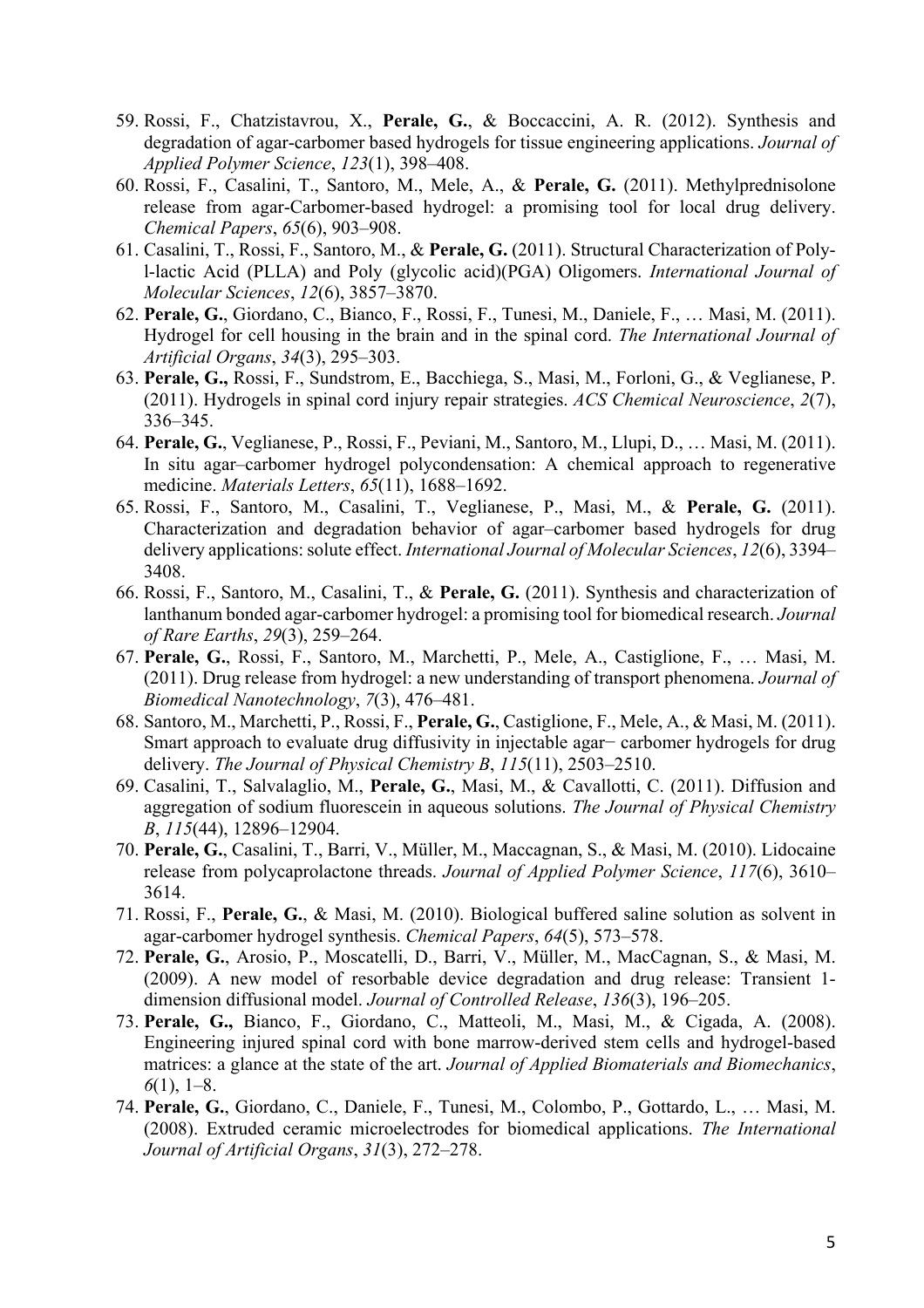- 75. Pertici, G., **Perale, G.**, Maccagnan, S., & Mueller, M. (2008). porous Biodegradable Microfibers For Scaffold Manufacturing: o36. *The International Journal of Artificial Organs*, *31*(7), 591–592.
- 76. **Perale, G.**, Giordano, C., Daniele, F., Masi, M., Colombo, P., Gottardo, L., & Maccagnan, S. (2008). A novel process for the manufacture of ceramic microelectrodes for biomedical applications. *International Journal of Applied Ceramic Technology*, *5*(1), 37–43.
- 77. Arosio, P., Busini, V., **Perale, G.**, Moscatelli, D., & Masi, M. (2008). A new model of resorbable device degradation and drug release‐part I: zero order model. *Polymer International*, *57*(7), 912–920.
- 78. **Perale, G.**, Pertici, G., Giordano, C., Daniele, F., Masi, M., & Maccagnan, S. (2008). Nondegradative microextrusion of resorbable polyesters for pharmaceutical and biomedical applications: The cases of poly‐lactic‐acid and poly‐caprolactone. *Journal of Applied Polymer Science*, *108*(3), 1591–1595.
- 79. Pertici, G., Maccagnan, S., Mueller, M., Rossi, F., Daniele, F., Tunesi, M., & **Perale, G.** (2008). Porous biodegradable microtubes-based scaffolds for tissue engineering, part I: production and preliminary in vitro evaluation. *Journal of Applied Biomaterials and Biomechanics*, *6*(3), 186–192.

### **Reviews & Editorials**

- 80. Øvrebø Ø., **Perale G.**, Wojciechowski J.P., Echalier C., Jeffers J.R.T., Stevens M.M., Haugen H.J., Rossi F. (2022) Design and clinical application of injectable hydrogels for musculoskeletal therapy, *Bioengineering & Translational Medicine*, doi: 10.1002/btm2.10295.
- 81. Barreca M., … **Perale G.**, … Bertoni F. (2020) Marine anticancer agents: an overview with a particular focus on their chemical classes. *Marine Drugs*, 18 (12), 619.
- 82. Pinelli F., Fullana Ortolà O., Makvandi P., **Perale G.**, Rossi F. (2020) In Vivo Drug Delivery Applications of Nanogels: A Review. *Nanomedicine*, https://doi.org/10.2217/nnm-2020- 0274.
- 83. Makvandi P., Iftekhar S., Pizzetti F., Zarepour A., Nazarzadeh Zare E., Ashrafizadeh M., Agarwal T., Thekkae Padil V.V., Mohammadinejad R., Sillanpaa M., Maiti T., **Perale G.**, Zarrabi A., Rossi F. (2020) Functionalization of polymers and nanomaterials for water treatment, food packaging, textile and biomedical applications: a review. *Environmental Chemistry Letters*, 1:29.
- 84. Makvandi P., Delfi M., Ghomi M., Zarrabi A., Mohammadinejad R., Ashrafizadeh M., Agarwal T., Padil V.V.T., Mokhtari B., Rossi F., **Perale G.**, Sillanpaa M., Borzacchiello A., Maiti T.K., Zare E.N. (2020) Surface functionalized polymers and nanocomposites: Antimicrobial platforms and drug carriers, *Prosthesis*, 2(2):117-139.
- 85. Pinelli F., Sacchetti A., **Perale G.**, Rossi F. (2020) Is nanoparticle functionalization a versatile approach to meet the challenges of drug and gene delivery? Therapeutic Delivery, 11(7).
- 86. Pinell F., **Perale G.**, Rossi F. (2020) "Coating and Functionalization Strategies for Nanogels and Nanoparticles for Selective Drug Delivery", *Gels*, 6(1), 6-22.
- 87. Nazarzadeh Zare, E., Makvandi, P., Ashtari, K., Rossi, F., Motahari, A., **Perale, G.** (2020) "A Review on Conductive Polyaniline-Based Nanocomposites: Synthesis, Biological Activities, and Recent Progresses in Biomedical Applications", *Journal of Medicinal Chemistry*, 63, 1, 1-22.
- 88. Casalini, T., Rossi, F., Castrovinci, A., **Perale, G.** (2019) "A perspective on polylactic acidbased polymers use for nanoparticles synthesis and applications", *Frontiers in Bioengineering and Biotechnology, Special Issue on "Polymeric Nano-Biomaterials for Medical*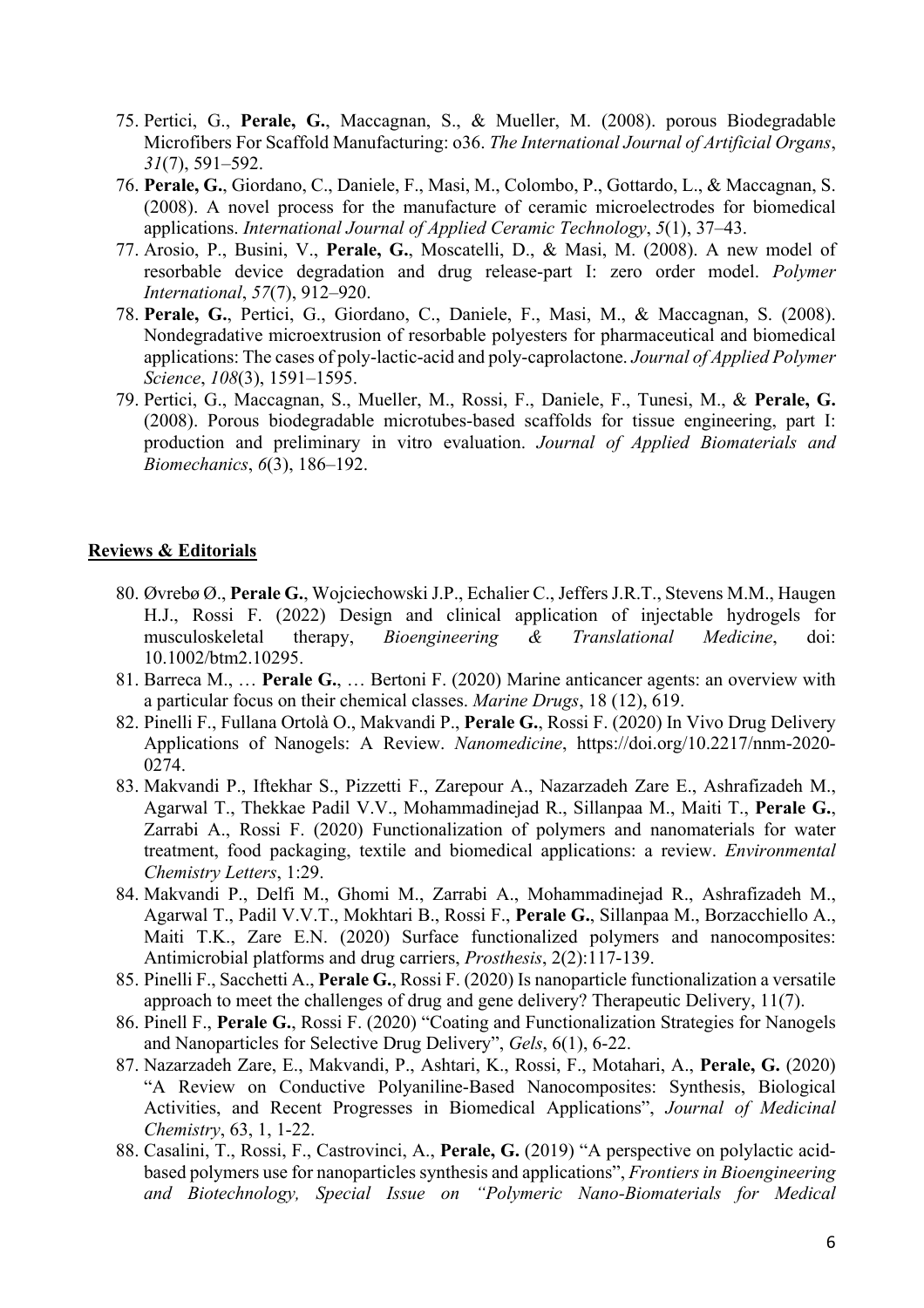*Applications: Advancements in Developing and Implementation Considering Safety-By-Design"*, 7: 259.

- 89. Casalini, T. & **Perale G.** (2019) "From microscale to macroscale: nine orders of magnitude for a comprehensive modeling of hydrogels for controlled drug delivery", *Gels*. 5, 28-70.
- 90. Haugen, H. J., Lyngstadaas, S. P., Rossi, F., & **Perale, G.** (2019). Bone grafts: which is the ideal biomaterial? *Journal of Clinical Periodontology*. 90(1): 1–11.
- 91. Ferracini, R., Martínez Herreros, I., Russo, A., Casalini, T., Rossi, F., & **Perale, G.** (2018). Scaffolds as structural tools for bone-targeted drug delivery. *Pharmaceutics*, *10*(3), 122.
- 92. Rossi, F., Santoro, M., & **Perale, G.** (2015). Polymeric scaffolds as stem cell carriers in bone repair. *Journal of Tissue Engineering and Regenerative Medicine*, *9*(10), 1093–1119.
- 93. Rossi, F., **Perale, G.**, Papa, S., Forloni, G., & Veglianese, P. (2013). Current options for drug delivery to the spinal cord. *Expert Opinion on Drug Delivery*, *10*(3), 385–396.
- 94. Giordano, C., Causa, F., Bianco, F., **Perale, G.**, Netti, P. A., Ambrosio, L., & Cigada, A. (2008). Gene delivery systems for gene therapy in tissue engineering and central nervous system applications. *The International Journal of Artificial Organs*, *31*(12), 1017–1026.

### **Books and book chapters**

- 95. Lacroce E., **Perale G.**, Rossi F. (2021) Biomaterials, spinal cord injury and rehabilitation: a new narrative; in "The Neuroscience Of Spinal Cord Injury", Elsevier, ISBN 978-0-323- 99198-8.
- 96. Pizzetti F., Perale G. (2021). Hydrogels for sensing applications; in ACHEM *Soft Robotics,*  Academic Press; ISBN 0128231823.
- 97. Borchard G., Borges O., Ostafe V., **Perale G.**, Som C., Wick P., Zinn M., (2020). Polymeric Nano-Biomaterials for Medical Applications: Advancements in Developing and Implementation Considering Safety-By-Design Concepts. Lausanne: Frontiers Media SA. Switzerland; doi: 10.3389/978-2-88966-256-2 .
- 98. Papa S., Mauri E., Rossi F., Perale G., Veglianese P. (2019) Introduction to spinal cord injury as clinical pathology; in *Spinal Cord Injury (SCI) Repair Strategies*, 1-12; Woodhead Publishing, Cambridge, UK; ISBN 978-0081028070.
- 99. Rossi F., Gimona M., **Perale G.** (2019) Trends in regenerative therapies, combination approaches, and clinical highlights for spinal cord injury (SCI) regeneration; in *Spinal Cord Injury (SCI) Repair Strategies*, 307-312; Woodhead Publishing, Cambridge, UK; ISBN 978- 0081028070
- 100. **Perale G.** & Rossi, F. (2019). *Spinal Cord Injury Repair Strategies: A Window On Regenerative Medicine Multidisciplinary Approaches*. Woodhead Publishing, Cambridge, UK; ISBN 978-0081028070.
- 101. Rimondo S., **Perale G.**, Rossi F. (2019). Polysaccharide-based scaffold for tissueregeneration, in *Functional Polysaccharides for Biomedical Applications*. Elsevier, UK; ISBN 978-0-08-102555-0.
- 102. Som C., Schmutz M., Borges O., Jesus S., Borchard G., Nguyen V., **Perale G.**, Casalini T., Zinn M., Amstutz V., Hanik N., Nowack B., Hauser M., Hernandez E., Wick P. (2019): Guidelines for implementing a Safe-by-Design approach for medicinal polymeric nanocarriers; Empa St. Gallen, Switzerland.
- 103. **Perale G.** (2018). Life sciences: new challenges for... life. In "*Die Schweiz 2030*", NZZ Libro, Schweizerische Bundeskanzlei, Sektion Strategische Führungsunterstützung.
- 104. **Perale G.**, & Hilborn J. (2016). *Bioresorbable Polymers for Biomedical Applications: From Fundamentals to Translational Medicine*. Woodhead Publishing, Cambridge.
- 105. Brizielli L., & **Perale G.** (2016). Engineering airways. In *Bioresorbable Polymers for Biomedical Applications* (pp. 543–565). Woodhead Publishing.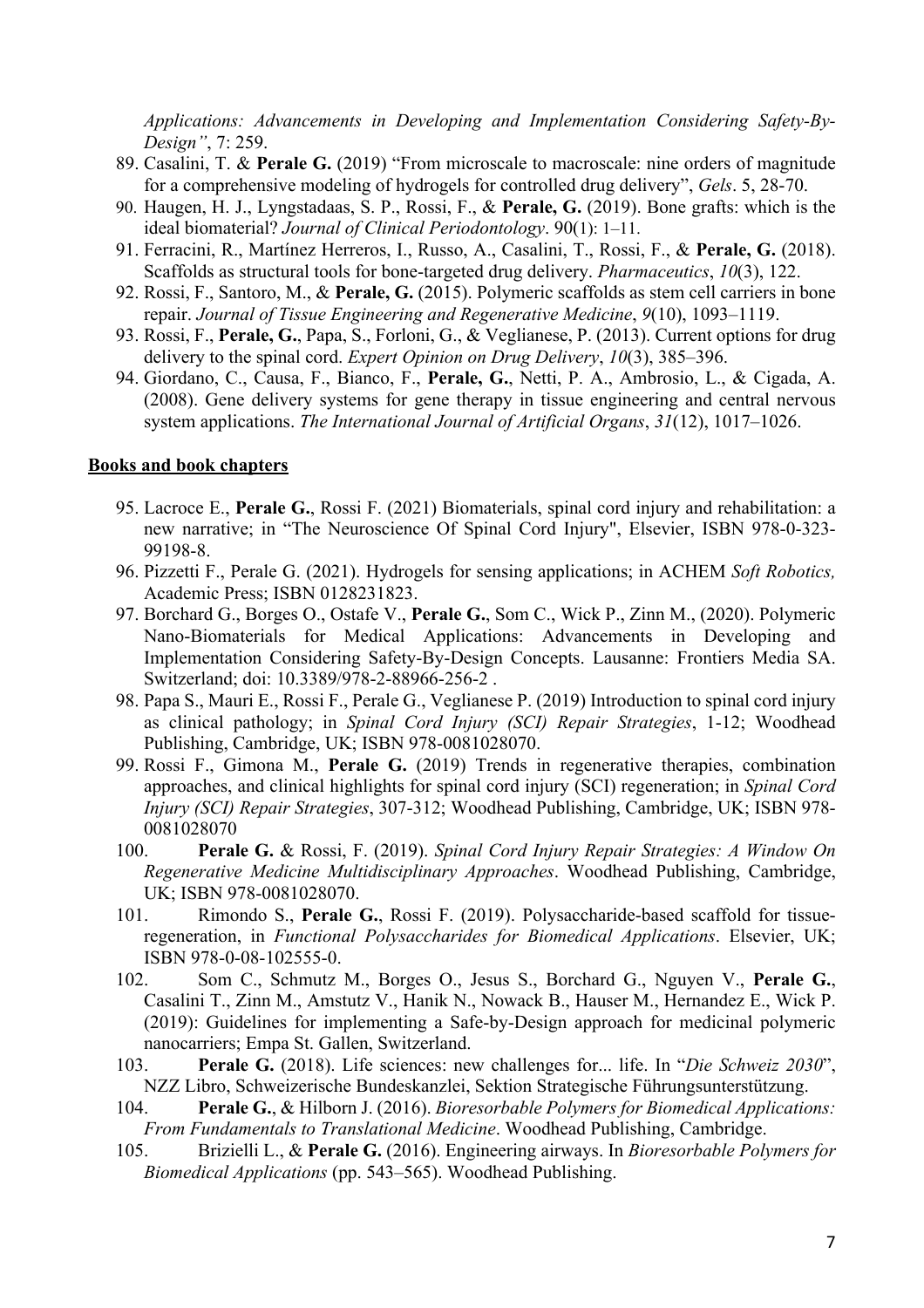- 106. Rossi F., **Perale G.**, & Masi M. (2016). *Controlled Drug Delivery Systems: towards new frontiers in patient care*. Springer.
- 107. Rossi F., **Perale G.**, & Masi M. (2016). Introduction: Chemical Engineering and Medicine. In *Controlled Drug Delivery Systems* (pp. 1–7). Springer.
- 108. Rossi F., **Perale G.**, & Masi M. (2016). Principles of controlled drug release: a mass transport matter. In *Controlled Drug Delivery Systems* (pp. 9–33). Springer.
- 109. Rossi F., **Perale G.,** & Masi M. (2016). Overview on Polymeric Drug Delivery Systems. In *Controlled Drug Delivery Systems* (pp. 35–59). Springer.
- 110. Rossi F., **Perale G.**, & Masi M. (2016). Device Design: Functional Polymers for Drug Delivery. In *Controlled Drug Delivery Systems* (pp. 61–81). Springer.
- 111. Rossi F., **Perale G.**, & Masi M. (2016). Case Study: Drug Eluting Stent. In *Controlled Drug Delivery Systems* (pp. 83–100). Springer.
- 112. Casalini T., & **Perale G.** (2012). Types of bioresorbable polymers for medical applications. In *Durability and Reliability of Medical Polymers* (pp. 3–29). Woodhead Publishing.
- 113. Casalini T., & **Perale G.** (2012). Processing of bioresorbable and other polymers for medical applications. In *Durability and Reliability of Medical Polymers* (pp. 49–76). Woodhead Publishing.
- 114. Rossi F., & **Perale G.** (2012). Understanding transport phenomena and degradation of bioresorbable medical polymers. In *Durability and Reliability of Medical Polymers* (pp. 77– 95). Woodhead Publishing.
- 115. Santoro M., & **Perale G.** (2012). Using synthetic bioresorbable polymers for orthopedic tissue regeneration. In *Durability and Reliability of Medical Polymers* (pp. 119– 139). Woodhead Publishing.

#### **Long abstracts / congress proceedings (main ones)**

- 116. **Perale G.**, Gaudio E., Casalini T., Aresu L., De Corso A.R., Spriano F., Tarantelli C., Stathis A., Castrovinci A., Bertoni F., A novel implantable device to in vivo assess anti-cancer agents – American Association in Cancer research, AACR congress, 8-13 Apr. 2022, New Orleans, USA.
- 117. Haugen H.J., Perale G., et al. "A New Xeno-Hybrid Bone Graft Releasing Matrix-Derived Intrinsically Disordered Proteins Promotes Osteogenic Differentiation of hMSCs" – oral presentation at the 6th World Congress of the Tissue Engineering and Regenerative Medicine International Society (TERMIS 2021) 15 - 19 Nov 2021 Maastricht, The Netherlands.
- 118. Ferracini R., Piana R., **Perale G.**, SmartBone®, a composite xeno-hybrid bone graft: clinical experiences in orthopedic applications - *European Orthopedic Research Society EORS* 2-4 October 2019, Maastricht, The Netherlands.
- 119. Zinn M., Amstutz V., Borchard G., Borches O., Casalini T., Hanik N., Isvoran A., Jesus S., Ostafe V., **Perale G.**, Schmutz M., Som C., Wick P., Safety by design concept applied to the synthesis of polymeric nanobiomaterials - 10th European Symposium on Biopolymers, ESBP2019, 25-27 September 2019, Straubing, Germany.
- 120. **Perale G.**, SmartBone®: the case of an innovative bio-hybrid bone graft, from labscale design to clinical translation and commercialization - TERMIS EU 2019 Congress, 27th to 31st of May 2019, Rhodes, Greece.
- 121. Russo, A., Bistolfi, A., Garibaldi, R., **Perale, G.**, Felli, L. & Ferracini, R. Composite Xenohybrid Bovine Bone-Derived Scaffold As Bone Substitute For The Treatment Of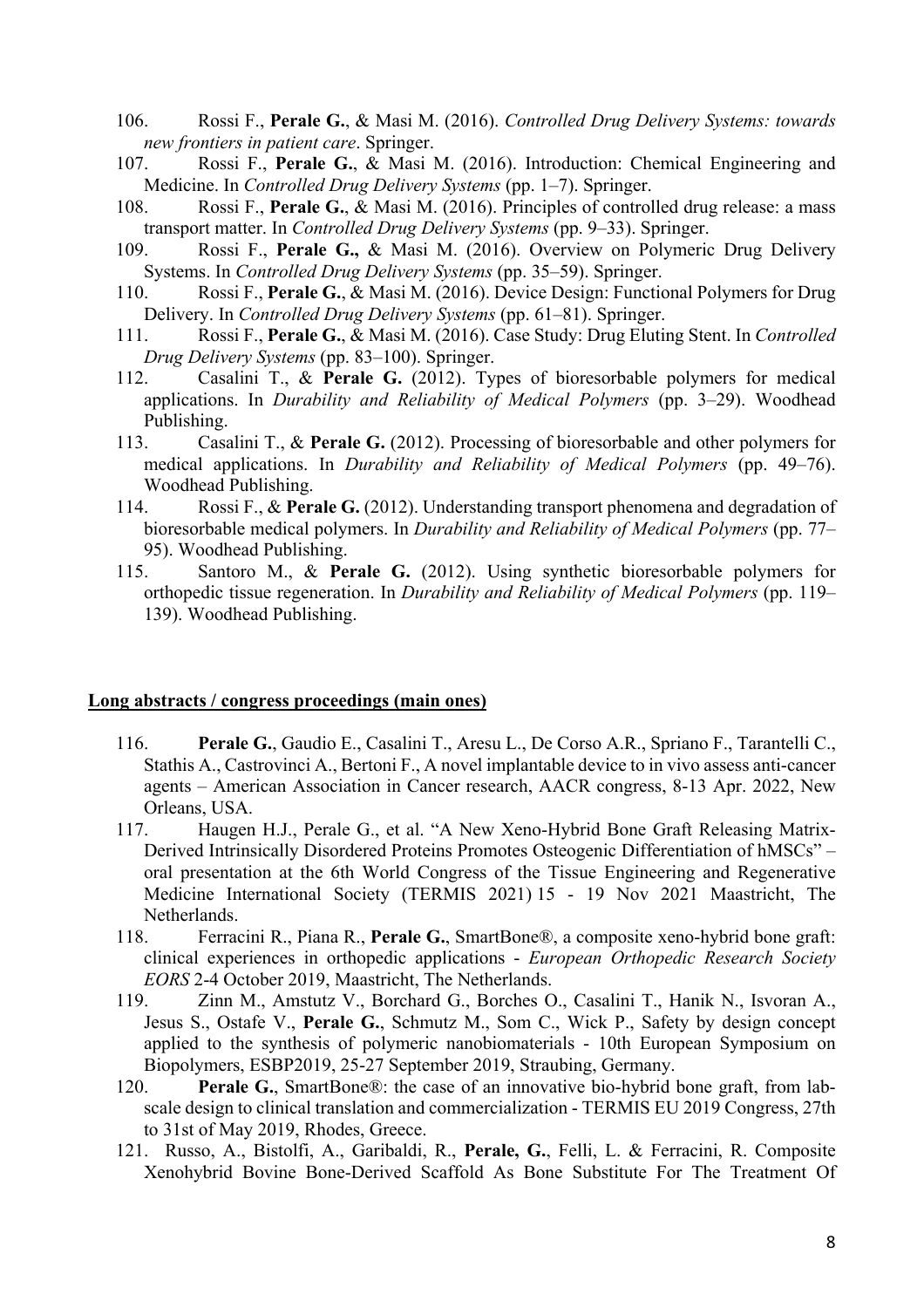Multifragmentary Fractures Of The Tibial Plateau - *EFORT Congress*, Lisbon, Portugal 05 - 07 June 2019.

- 122. **Perale, G.**, Roato, I., Belisario, D. C., Compagno, M., Mussano, F., Genova, T., … Ferracini, R. (2018). Adipose-Derived Stromal Vascular Fraction Shows Marked Bone-Regenerative Potential On A Xenohybrid Bone Scaffold. In *Orthopaedic Proceedings* (Vol. 100, p. 114). The British Editorial Society of Bone & Joint Surgery.
- 123. Piana, R., Boffano, M., Pellegrino, P., Ratto, N., Rossi, L. & **Perale, G.** Treating femoral chondrosarcoma with high mechanical performances bio-hybrid bone graft: a case report. Material Science and Engineering Conference – DGM – Darmstadt, 26-28 September 2018.
- 124. Facciuto, E., Grottoli, C.F., Mattarocci, M., Illiano, F., Pertici, G. & **Perale, G.** 3D complex Custom-Made Bone Reconstruction with Innovative Biomaterial - *24th Congress of the European Association for Cranio Maxillo facial Surgery* - 18-21 September 2018 – Munich – Germany.
- 125. **Perale, G.**, Roato, I., Belisario, D.C., Compagno, M., Mussano, F., Genova, T., Veneziano, F., Pertici, G. & Ferracini, R. Adipose-derived Stromal Vascular Fraction shows marked bone regenerative potential on a xenohybrid bone scaffold - *EORS* Conference - 25 – 28 September 2018, Galway, Ireland.
- 126. Roato, I., Lena, A., Belisario, D.C., Compagno, M., Mussano, F., Genova, T., Godio, L., Veneziano, F., **Perale, G.**, Bistolfi, A., Formica, M., Cambieri, I., Castagnoli, C., Robba, T., Felli, L. & Ferracini, R. Treatment Of Knee Osteoarthritis With Concentrated Adipose Tissue Infusion: Clinical Results And Histological Observations – *European Orthopedic Research Society EORS* 25–28 September 2018, Galway, Ireland.
- 127. Pertici, G., Grottoli, C.F., Molinari, S. & **Perale, G.** Innovative Bone Substitute for Dental and Maxillo-Facial Applications - *Biomah Congress*, Rome 2018.
- 128. **Perale, G.**, Grottoli, C.F., Molinari, S., Pertici, G., Bistolfi, A. & Ferracini, R. Hybrid Scaffold for Bone Reconstructive Surgery - *Biomah Congress*, Rome 2018.
- 129. Roato, I., Belisario, D. C., Compagno, M., Verderio, L., Sighinolfi, A., Mussano, F., Genova, T., Veneziano, F., Pertici, G., **Perale, G.** & Ferracini, R. Bone regenerative potential of Adipose-derived Stromal Vascular Fraction (SVF) on a xenohybrid bone scaffold. *ECTS 2018* Valencia – Spain.
- 130. Facciuto, E., Grottoli, C.F., Mattarocci, M., Illiano, F., **Perale, G.** & Pertici, G. 3D complex Custom-Made Bone Reconstruction with Innovative Biomaterial. *SICMF 2017*, 14-17 Giugno, Napoli, Italy.
- 131. Milazzo, M., D'Alessandro, D., Danti, S., Stefanini, C., Pertici, G., & **Perale, G.** (2016). Bone matrix/copolymer/gelatin scaffold (SmartBone®) as a biomimetic graft for sinus lift procedure in dental surgery. In *Front. Bioeng. Biotechnol. Conference Abstract: 10th World Biomaterials Congress. doi: 10.3389/conf. FBIOE* (Vol. 2306).
- 132. Ottardi, C., Pertici, G., **Perale, G.** & Villa, T.M.T. Design and experimental evaluetion of a new bone graft for high tibial osteotomy. *ISB Congress 2014* – 31.8.2014.
- 133. Chiarini, L., Anesi, A., Pertici, G., & **Perale, G**. Composite Custom-Made Bone Grafts (Smartbone® On Demandtm) For A Large Spheno-Orbital Reconstruction. In *2° Congresso Nazionale Sulla Cranioplastica*, Lecco, Italy, 2014.
- 134. Pertici, G., Grecchi, F. & Perale, G. Custom-made bone grafts for reconstructive maxillofacial surgery: a case study. *European Cells and Materials 2013, vol. 26 (2):24; Scandinavian society for biomaterials annual meeting Upsala.*
- 135. Pertici, G., Carusi, G. & **Perale, G.** Smartbone®: A New Composite Bone Substitute For Reconstructive Surgery. *Second 3D Bologna International Symposium and workshop Updates on New Technologies in Maxillofacial Area 3DBO2*, S. Orsola University Hospital, Bologna (Italy), 30.5.2012.
- 136. Pertici, G., Müller, M., Rossi, F., Villa, T., Carusi, G., Maccagnan, S., Carù, F., Crivelli, F. & **Perale, G.** Bioresorbable Bioactive Bone Scaffold: a New Scaffold for Regenerative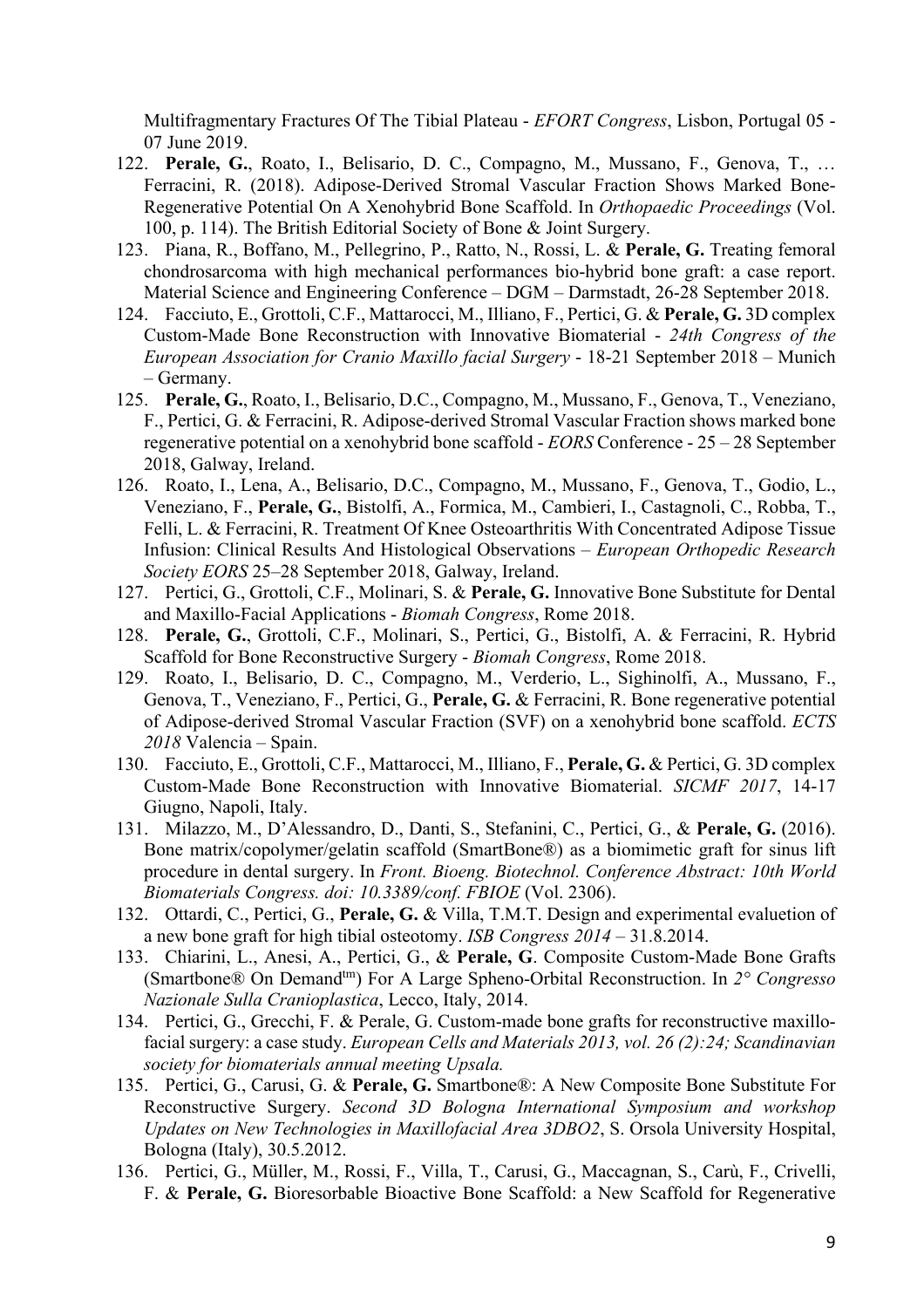Medicine *- 1st International Conference on Design and PROcesses for MEdical Devices - PROMED 2012*, Padenghe sul Garda – Brescia (Italy) – 4.5.2012.

- 137. **Perale, G.**, Pertici, G., Motroni, A., Livi, L., Busato, A. & Grecchi, F. Smartbone® On Demand™: An Innovative Custom-Made Bone Graft For Reconstructive Surgery. *1st International Conference on Design and PROcesses for MEdical Devices - PROMED 2012*, Padenghe sul Garda – Brescia (Italy) – 4.5.2012.
- 138. **Perale, G.** New regeneration technologies for bone and cartilage. ISPE Congress Milano, 1.12.2011.
- 139. Pertici, G., Müller, M., Maccagnan, S. & **Perale, G.** Bioresorbable Bioactive Matrix For Bone Reconstruction*. 4th Annual World Congress of Regenerative Medicine & Stem Cells, BIT's,* Int. Convention Center, Beijing (China) – 13.11.2011.
- 140. Pertici, G., Müller, M., Maccagnan, S., Rossi, F. & **Perale, G.** Innovative bone scaffold for reconstructive oral surgery. *Exploratory Research Symposium "Where Science meets Clinics"*, Congress Center Davos (Switzerland) – 3.9.2011.
- 141. Pertici, G., Müller, M., Rossi, F., Villa, T., Carusi, G., Maccagnan, S., Carù, F., Crivelli, F. & **Perale, G.** Bioresorbable bioactive bone scaffold: a new scaffold for regenerative medicine. *European Symposium on Biomaterials and Related Areas - EuroBioMat*, Jena (Germany), 14.4.2011.
- 142. Maccagnan, S., Capelletti, T., Maccagnan, D., & **Perale, G**. (2011). The Next Generation of Microextrusion Technology-Microextrusion offers new opportunities for innovation. *European Medical Device Technology*, *2*(3), 32.
- 143. Pertici, G., Müller, M. & **Perale, G.** Bioresorbable Bioactive Matrix For Bone Regeneration. Tissue engineerign part A, 2010, vol. 16 (8):10; International Tissue Engineering Congress Bone-Tec 2009 Hannover (Germany).
- 144. Pertici, G., Müller, M., Crivelli, M. & **Perale, G.** Bioresorbable bioactive bone matrix: a new 3d scaffold for tissue engineering in reconstructive maxillo-facial surgery. *The 7th International Stem Cell School in Regenerative Medicine*, Prague (Czech Republic), 4.11.2009.
- 145. **Perale, G.** Bone Regeneration Technology European Medical Device Technology emdt.co.uk pag. 50 – sett 2010.
- 146. Pertici, G., Müller, M. & **Perale, G.** Bioresorbable bioactive bone matrix: a new 3d scaffold for tissue engineering in reconstructive maxillo-facial surgery. *2nd National Nanomedicine Conference*; Pavia (Italy), 21.9.2009.
- 147. Pertici, G., Müller, M. & **Perale, G.** Bioresorbable Bioactive Bone Chips: A New 3d Scaffold For Tissue Engineering In Reconstructive Maxillo-Facial Surgery. *AES-ATEMA 4th International Conference on Advanced and Trends in Engineering Materials and their applications*. 1-4 September 2009, Hamburg (Germany); Proceedings pgg 217-220 (ISBN 0- 9780479).
- 148. Pertici, G. Müller, M. & **Perale, G.** Novel Composite 3d Scaffold For Bone Tissue Engineering*. 22nd European Conference on Biomaterials ESB 2009*, Lausanne (Switzerland), 11.9.2009.
- 149. **Perale, G.**, Giordano, C., Bianco, F., Daniele, F., Rossi, F., Matteoli, M., & Masi, M. (2009). New hydrogel for neuroglial cell housing. In *European Conference on Biomaterials*.
- 150. Rossi, F., **Perale, G.**, Tunesi, M., Giordano, C., Daniele, F., Bianco, F., … Masi, M. (2009). New hydrogel for neuroglial cell housing. In *3rd International Conference on Advances and Trends in Engineering Materials and their Applications, AES-ATEMA'2009* (pp. 227–231).
- 151. Tunesi, M., Rossi, F., Daniele, F., Bossio, C., **Perale, G.**, Bianco, F., … Cigada, A. (2009). A novel hydrogel formulation as promising cell carrier. In *World Conference On Regenerative Medicine* (pp. S295–S295).